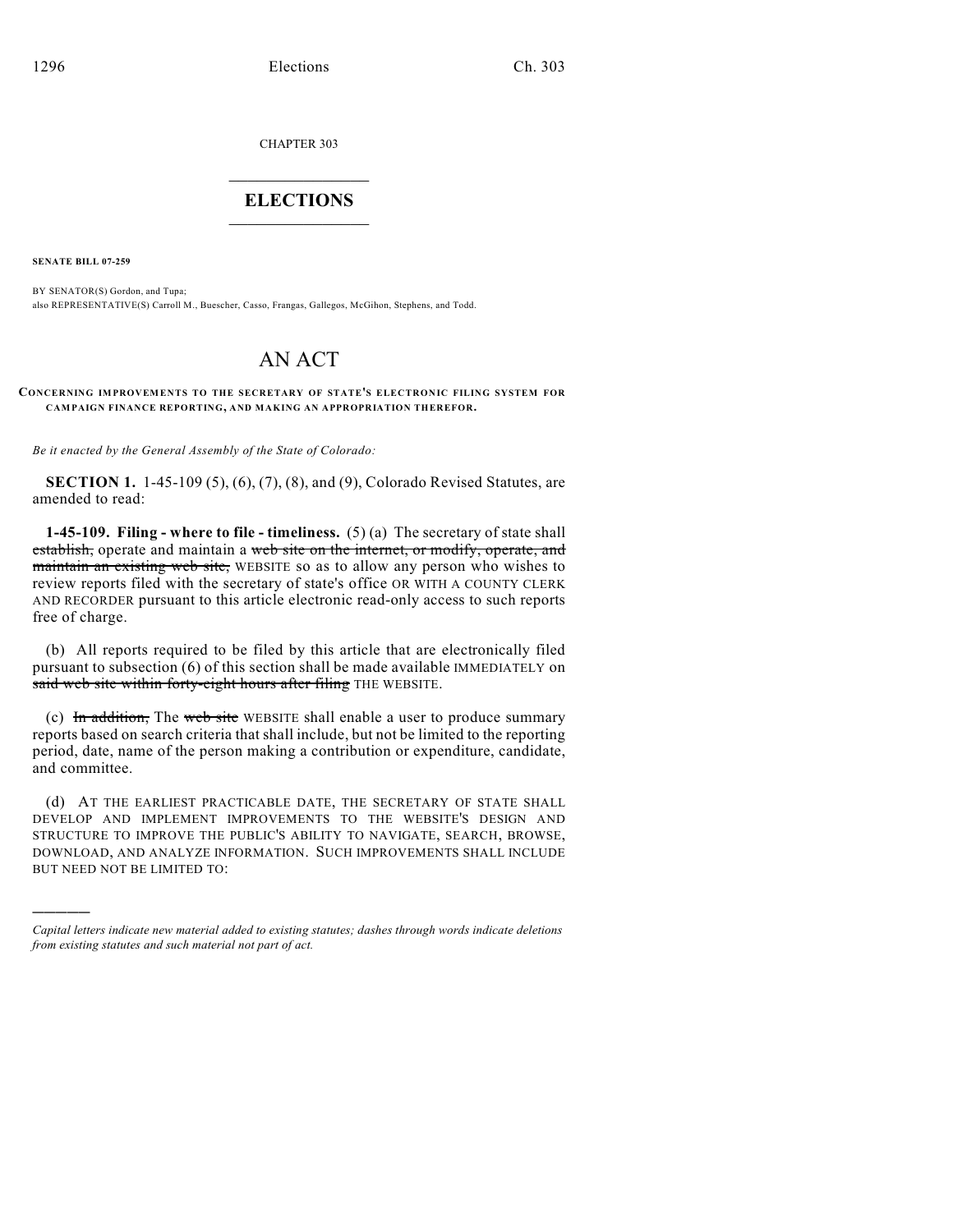(I) ENHANCED SEARCHING AND SUMMARY REPORTING, INCLUDING ADDITIONAL SEARCH FIELDS SUCH AS ZIP CODE, EMPLOYER, AND VENDOR, THE ABILITY TO SEARCH ACROSS MULTIPLE COMMITTEES AND ALL FILERS, THE ABILITY TO FILTER OR LIMIT SEARCHES, SUCH AS BY ELECTION CYCLE OR CANDIDATE, THE INCLUSION OF SMART-SEARCH FEATURES SUCH AS "NAME SOUNDS LIKE" OR "NAME CONTAINS", AND NUMERICAL TOTALING OF AMOUNTS SHOWN ON SEARCH RESULTS;

(II) FEATURES THAT FACILITATE THE ABILITY TO DOWNLOAD RAW DATA AND SEARCH RESULTS IN ONE OR MORE COMMON FORMATS TO ENABLE OFFLINE SORTING AND ANALYZING;

(III) DETAILED, TECHNICAL INSTRUCTIONS FOR USERS;

(IV) INFORMATION TO HELP USERS DETERMINE THE SCOPE OF CANDIDATES' AND COMMITTEES' REPORTS AND CAMPAIGN DATA AVAILABLE ONLINE, INCLUDING EXPLANATIONS OF WHICH TYPES OFREPORTS ARE AVAILABLE, THE PERIOD COVERED BY THE ONLINE DATA, AND WHICH SPECIFIC REPORTS CAN BE VIEWED FOR EACH CAMPAIGN COMMITTEE; AND

(V) RESOURCES THAT GIVE THE PUBLIC COMPARATIVE CONTEXT WHEN VIEWING CAMPAIGN FINANCE DATA, SUCH AS COMPILATIONS OF THE TOTAL AMOUNTS OF MONEY RAISED AND SPENT BY INDIVIDUAL CANDIDATES, LISTS OF TOTAL AMOUNTS RAISED AND SPENT BY ALL STATEWIDE AND LEGISLATIVE CANDIDATES, AND COMPILATIONS OF FUNDRAISING AND SPENDING ACROSS CANDIDATES AND ELECTION CYCLES.

(e) The secretary of state may promulgate rules necessary for the implementation of this subsection (5). Such rules shall be promulgated in accordance with article 4 of title 24, C.R.S.

(6) (a) No later than September 1, 2000, or as near to such date as is practicable, The secretary of state shall establish, operate, and maintain a system that enables electronic filing USING THE INTERNET of the reports required by this article by utilizing the internet TO BE FILED WITH THE SECRETARY OF STATE'S OFFICE OR WITH A COUNTY CLERK AND RECORDER. The rules for use of the electronic filing system shall be promulgated by the secretary of state in accordance with article 4 of title 24, C.R.S.

(b) In addition to any other method of filing, any person REQUIRED TO FILE WITH THE SECRETARY OF STATE'S OFFICE OR WITH A COUNTY CLERK AND RECORDER may use the electronic filing system described in paragraph (a) of this subsection (6) in order to meet the filing requirements of this article. Where a person uses such electronic filing system to meet the filing requirements of this article, the secretary of state shall acknowledge by electronic means the receipt of such filing.

(7) (a) No later than January 1, 2002, the secretary of state shall either modify the web site operated and maintained pursuant to subsection (5) of this section or establish, operate, and maintain an additional web site so as to allow any person who wishes to review reports filed with a county clerk and recorder pursuant to this article and electronically transmitted to the secretary of state or electronically filed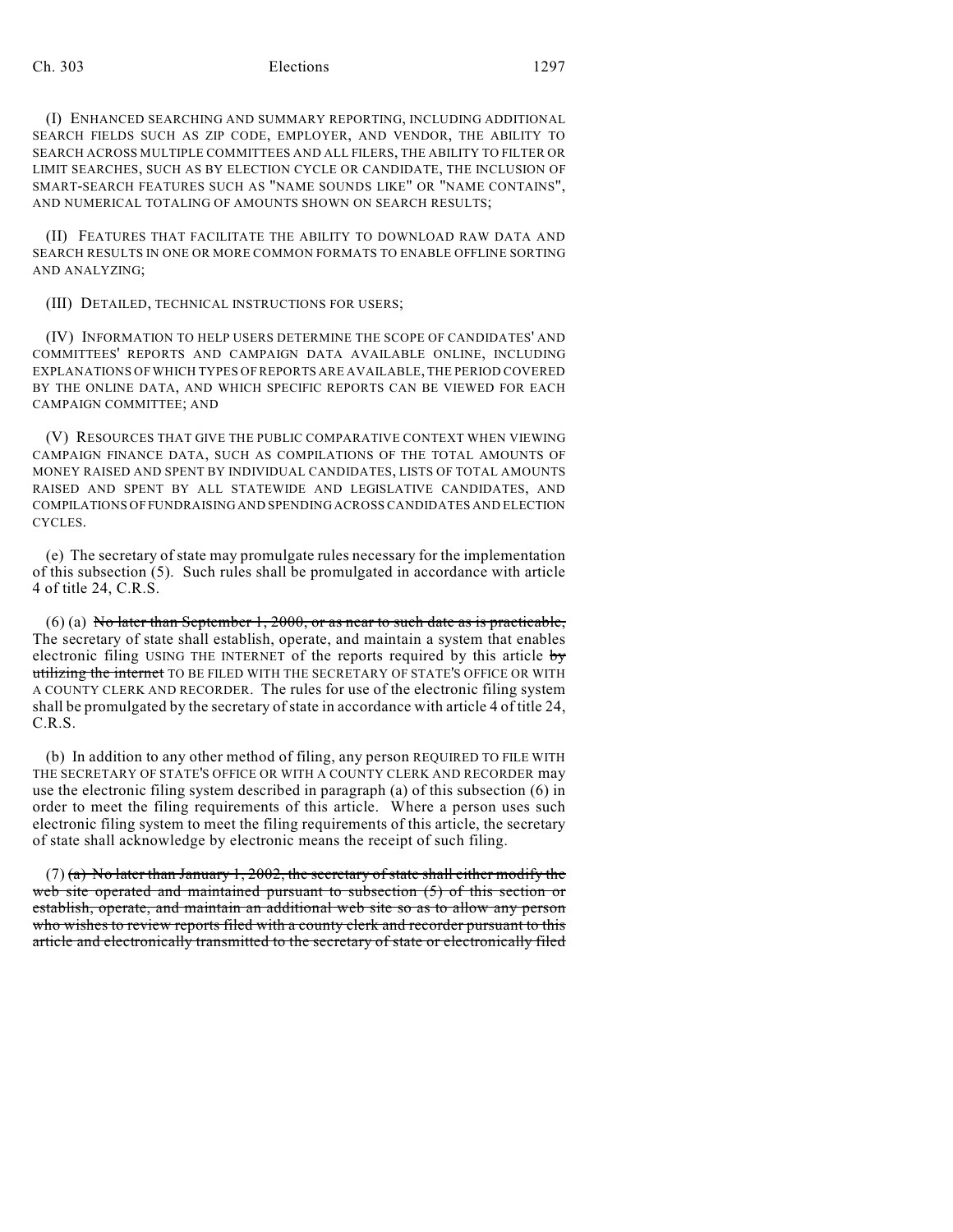in accordance with subsection (8) of this section electronic read-only access to such reports free of charge.

(b) Within forty-eight hours after receiving in electronic form from a candidate, candidate committee, issue committee, political committee, small donor committee, person expending one thousand dollars or more per calendar year on electioneering communications, or county clerk and recorder any report required to be filed with a county clerk and recorder pursuant to this article, the secretary of state shall make the report available on the web site described in paragraph  $(a)$  of this subsection  $(7)$ . The web site shall enable a user to produce summary reports based on search criteria that shall include, but not be limited to, the reporting period, date, name of the person making a contribution or expenditure, candidate, and committee. The secretary of state may promulgate rules necessary for the implementation of this subsection  $(7)$ . The rules shall be promulgated in accordance with article 4 of title 24, C.R.S.

(8) (a) No later than January 1, 2002, or as near to such date as practicable, the secretary of state shall either modify the electronic filing system operated and maintained pursuant to subsection (6) of this section or establish, operate, and maintain an additional system to enable electronic filing, through utilization of the internet, of reports required to be filed with a county clerk and recorder pursuant to this article.

(b) (I) Before January 1, 2006, each county clerk and recorder who has the technology available to access the internet may use the electronic filing system described in paragraph (a) of this subsection (8) to transmit any report filed with the county clerk and recorder to the secretary of state.

(II)  $\Theta$ n and after January 1, 2006, Each county clerk and recorder shall use the electronic filing system described in  $\frac{1}{2}$  paragraph (a) of this subsection (8) SUBSECTION (6) OF THIS SECTION to transmit any report filed with the county clerk and recorder to the secretary of state.

(III) A county clerk and recorder shall transmit any report to be transmitted to the secretary of state pursuant to subparagraph  $(H)$  or (II) of this paragraph (b) as quickly as practicable. The county clerk and recorder shall convert any report that is not electronically filed into electronic format before transmitting the report to the secretary of state. A county clerk and recorder that does not have the technology available to access the internet shall not transmit reports to the secretary of state pursuant to subparagraph (I) of this paragraph (b). The rules for the use of the electronic filing system shall be promulgated by the secretary of state in accordance with article 4 of title 24, C.R.S.

(c) (I) Before January 1, 2006, any person required to file reports with a county clerk and recorder pursuant to this article may meet the filing requirements by using the electronic filing system described in paragraph (a) of this subsection (8) if the county clerk and recorder has the technology available to access the internet. If the county clerk and recorder does not have the technology available to access the internet, reports shall not be filed electronically.

(II)  $\Theta$ n and after January 1, 2006, Any person required to file reports with a